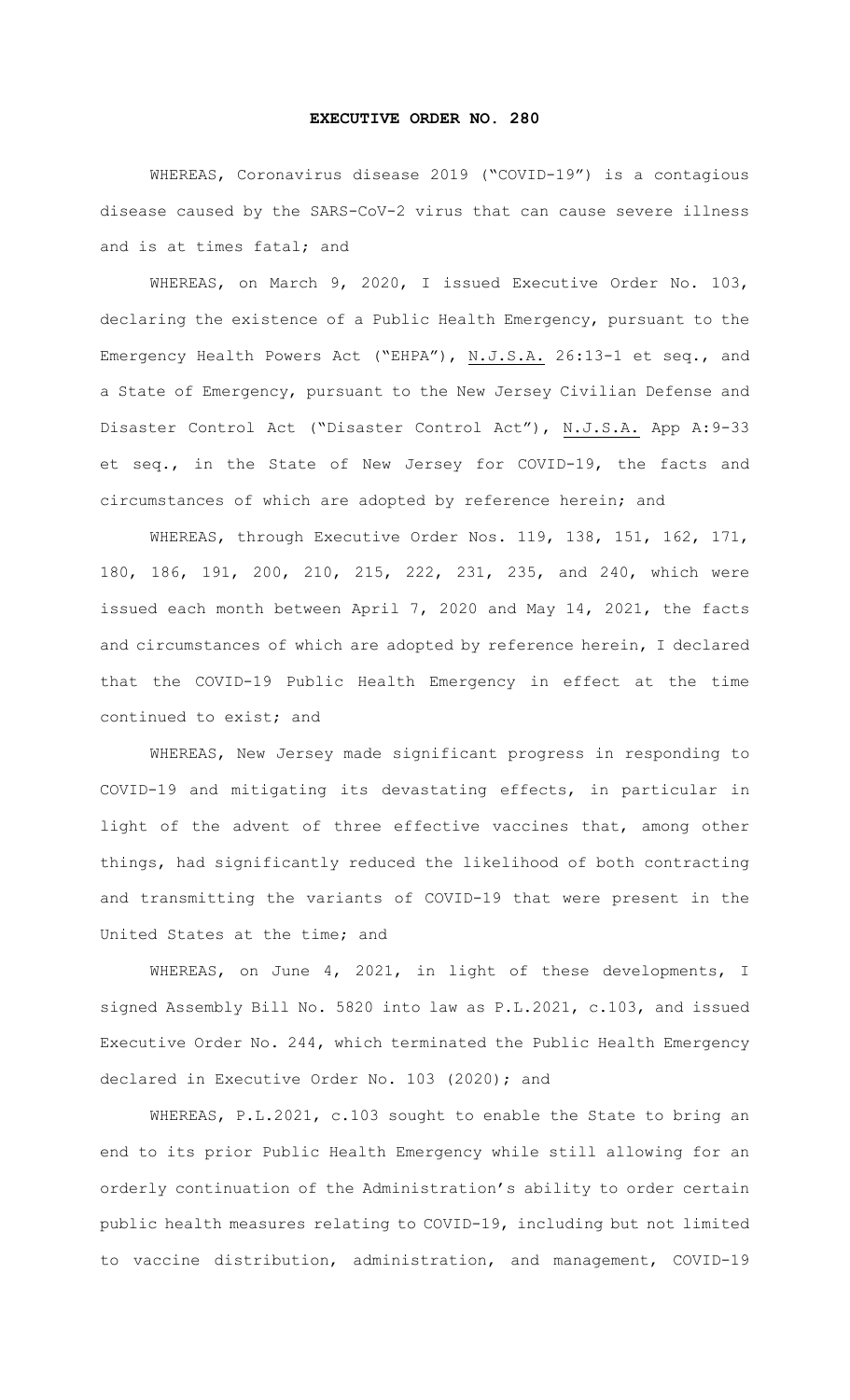testing, health resource and personnel allocation, data collection, and implementation of recommendations of the Centers for Disease Control and Prevention ("CDC") to prevent or limit the transmission of COVID-19, including in specific settings; and

WHEREAS, P.L.2021, c.103 explicitly maintained the State of Emergency declared in Executive Order No. 103 (2020), and stated it would in no way diminish, limit, or impair the powers of the Governor to respond to any of the threats presented by COVID-19 pursuant to the Disaster Control Act; and

WHEREAS, in addition to leaving the prior State of Emergency in effect, nothing in P.L.2021, c.103 prevented the Governor from declaring any new public health emergency under the EHPA, N.J.S.A. 26:13-1 et seq., should the evolving circumstances on the ground require such a declaration; and

WHEREAS, as the CDC has recognized, viruses can change through mutation and mutations can result in a new variant of the virus, and these variants can have meaningfully distinct impacts from the original virus; and

WHEREAS, as the CDC has recognized, some variants spread more easily and quickly than other variants of the same virus, which may lead to more cases of COVID-19, increased strain on health care resources, more hospitalizations, and more deaths; and

WHEREAS, new variants are classified based on how easily the variant spreads, how severe its symptoms are, how it responds to treatments, and how well vaccines protect against the variant; and

WHEREAS, since Executive Order No. 244 (2021) took effect, the CDC has reported that new variants of concern of COVID-19 have been identified in the United States, particularly the B.1.617.2 ("Delta") variant and most recently the B1.1.529 ("Omicron") variant; and

WHEREAS, although New Jersey was able to end the prior Public Health Emergency on account of the effectiveness of vaccines in reducing transmissibility of COVID-19, the Omicron variant appears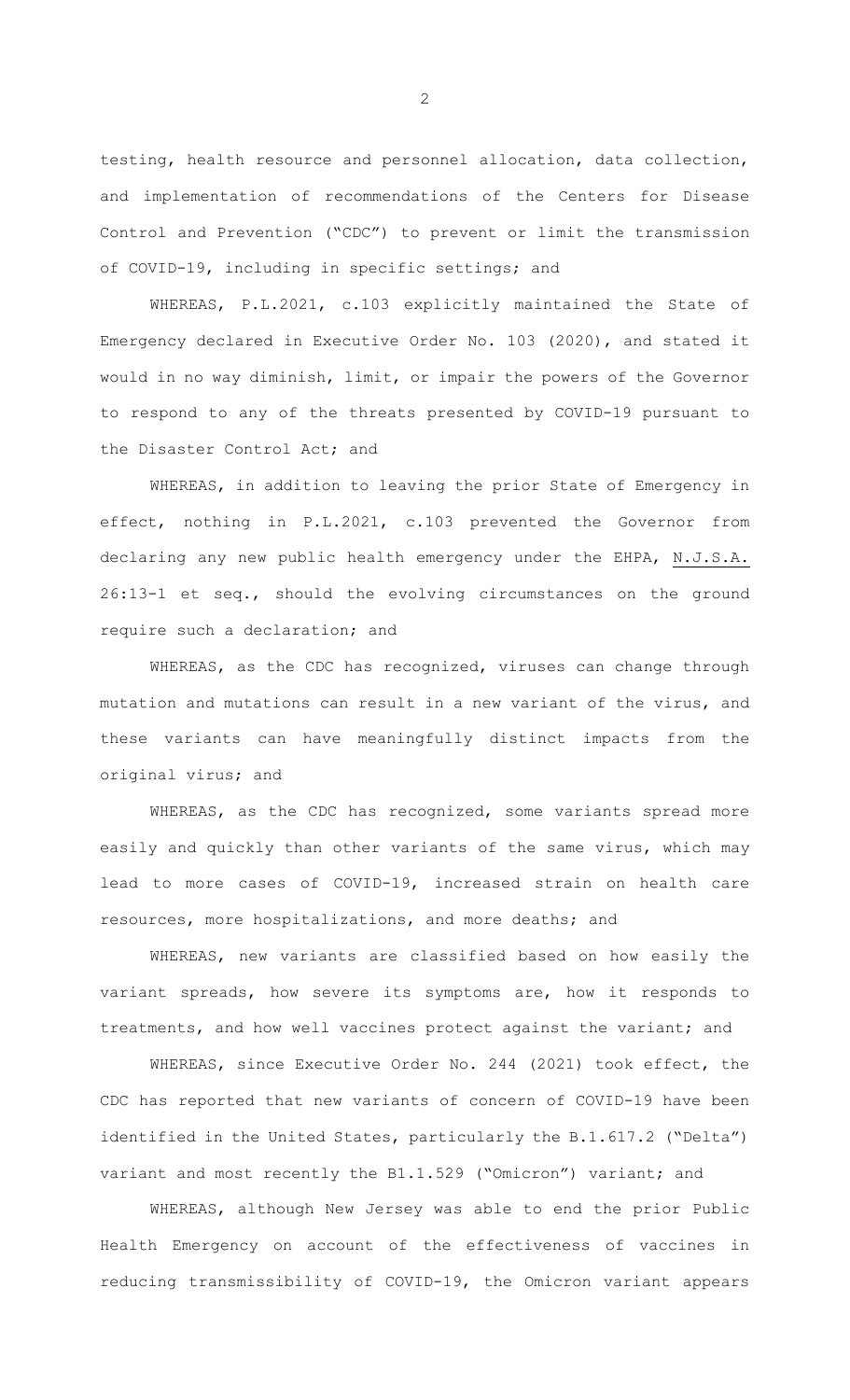to spread more easily than other variants, including Delta; early evidence suggests people who have received a primary series of a COVID-19 vaccine but have not yet received the recommended booster shot are more likely to become infected with this variant than prior variants and to be able to spread the virus to others; and some monoclonal antibody treatments may not be as effective against infection with the Omicron variant; and

WHEREAS, because vaccines are effective at preventing severe illness, hospitalizations, and death, including from the Omicron variant, the CDC has noted that the recent emergence of this variant emphasizes the importance of vaccination and boosters; and

WHEREAS, according to the CDC, studies show that after getting the primary series of a COVID-19 vaccine, protection against the virus and the ability to prevent infection may decrease over time, in particularly due to changes in variants; and

WHEREAS, although the COVID-19 vaccines remain effective in preventing severe disease, recent data suggests their effectiveness at preventing infection or severe illness wanes over time; and

WHEREAS, the CDC has reported that vaccinated people who receive a COVID-19 booster are likely to have stronger protection against contracting and transmitting COVID-19, particularly the Omicron variant, and stronger protection against serious illness, including hospitalizations and death; and

WHEREAS, after the first confirmed case of the Omicron variant was identified in New Jersey on December 3, 2021, COVID-19 cases started to significantly and rapidly increase again; and

WHEREAS, for the first time since April 2020, the COVID-19 Activity Level reached the "Very High" score throughout the entire State the week of January 1, 2022; and

WHEREAS, as of January 10, 2022, due to the increased prevalence of the Omicron variant, there were 6,075 adult and 86 pediatric hospitalizations related to COVID-19, and within the last week there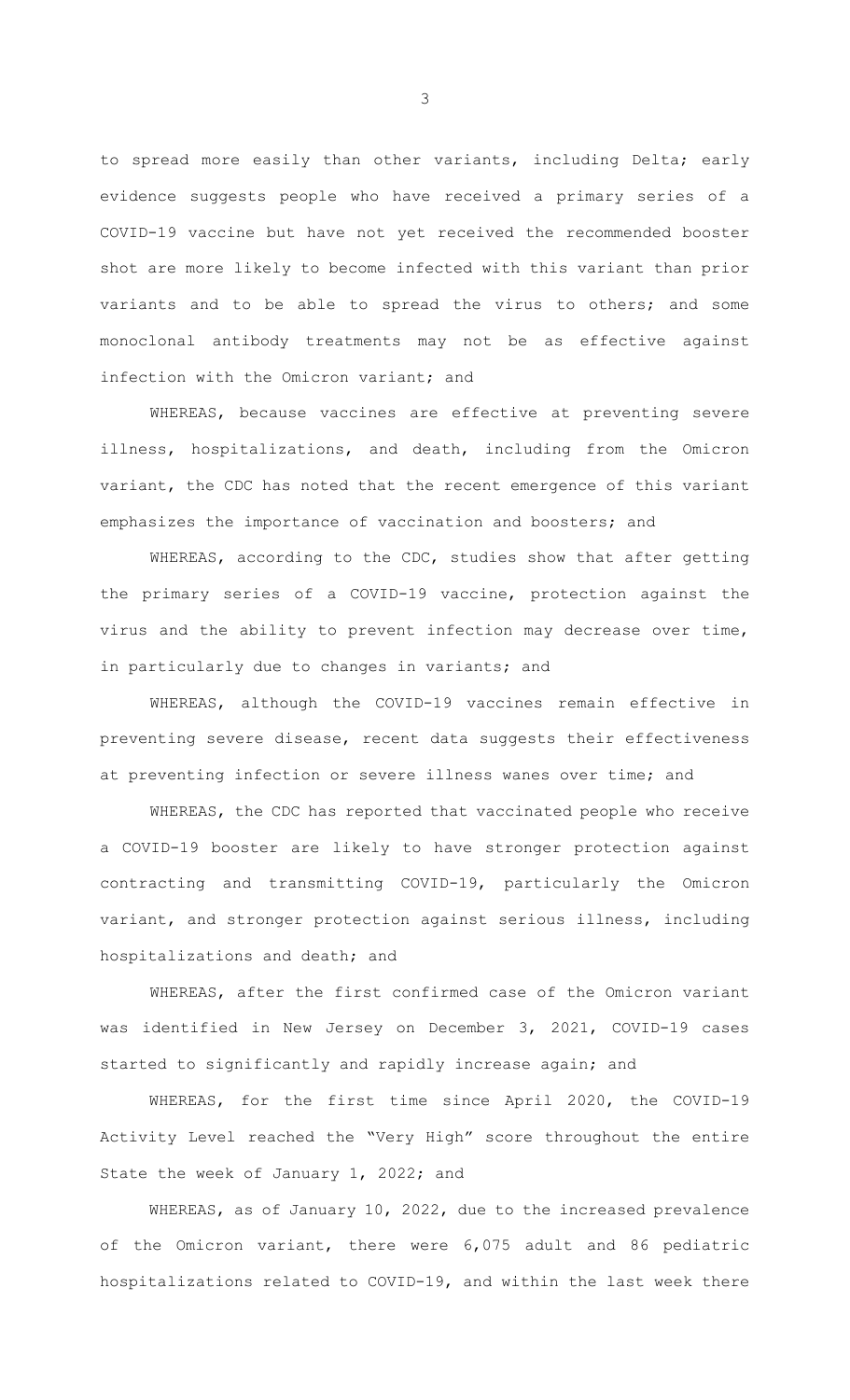were over 229,000 new cases, by far the highest number of new cases ever and the highest number of hospitalizations since the start of the pandemic, with 419 new confirmed deaths reported within the last week,; and

WHEREAS, as these numbers demonstrate, the spread of the Omicron variant has led to the highest number of cases in New Jersey ever, and has also led to a drastic increase in hospitalizations, increased risk to health and safety of health care workers, and staffing shortages; and

WHEREAS, the increased potential for such a large number of hospitalizations raises serious concerns about the public health and about the capacity of the State's hospitals and health care systems to meet the health needs of residents, even in the face of the State's preparedness and response efforts since March 2020; and

WHEREAS, health care workers must have the staffing and resources that are essential to maintaining the operations of the State's essential health care services to protect public health during the Omicron variant surge, which include but are not limited to critical and emergency health care, vaccination administration, COVID-19 testing, and contact tracing; and

WHEREAS, the spread of COVID-19 has greatly strained the resources and capabilities of county and municipal governments, including public health agencies, that provide essential services for containing and mitigating the spread of contagious diseases, such as resources for vaccination administration, COVID-19 testing, and contract tracing, and the situation is too large in scope to be handled entirely by the normal county and municipal operating services; and

WHEREAS, the CDC has advised that expedient and additional public health action is necessary to prevent severe impacts on the health of individuals and the health care system due to the rapid spread of the Omicron variant; and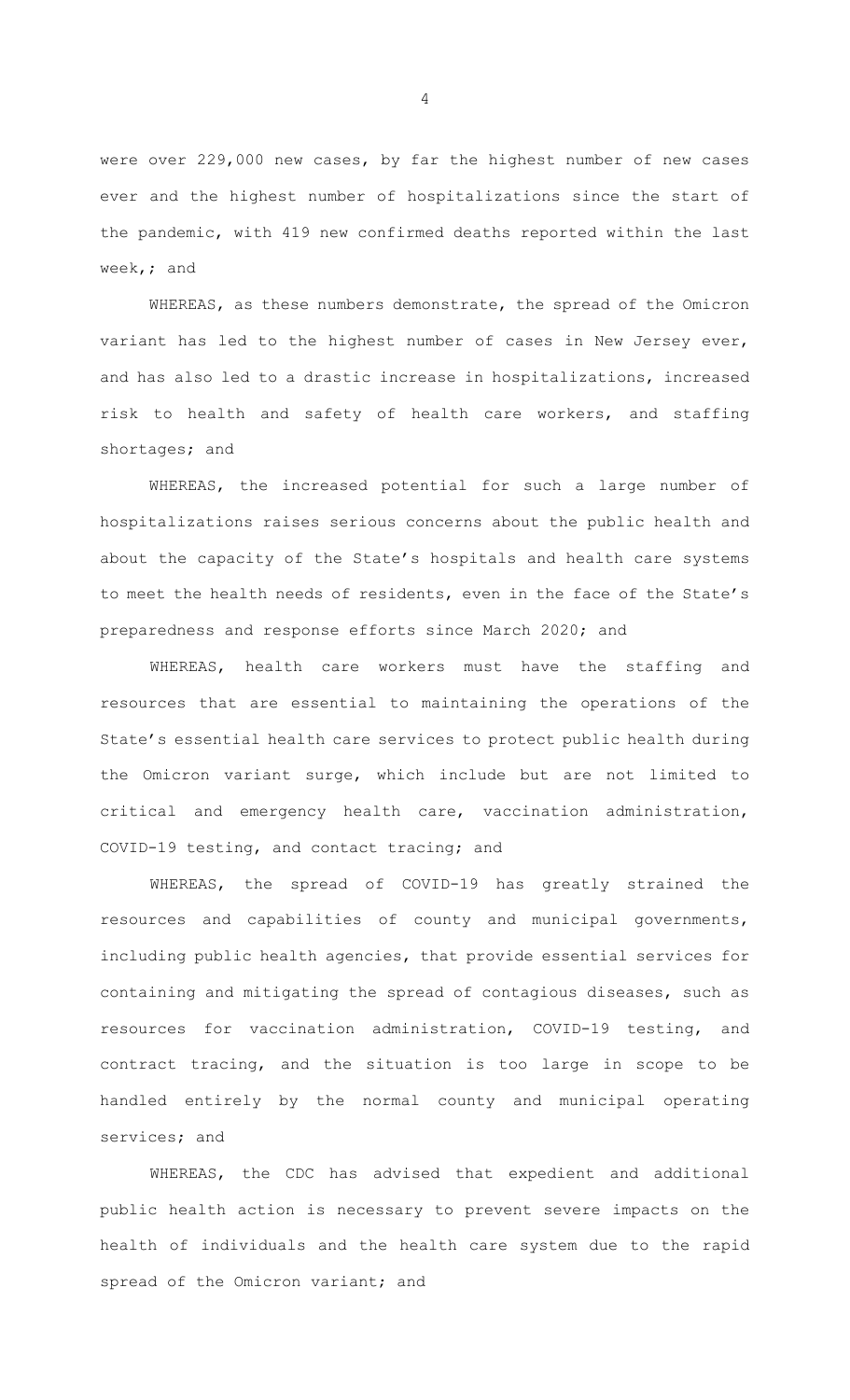WHEREAS, the CDC has confirmed that the rapid increase of infections is due to the increased transmissibility of the Omicron variant and its increased ability to evade immunity conferred by past infection or vaccination; and

WHEREAS, the State has thus far administered approximately 13.1 million doses of COVID-19 vaccines, with over 7.4 million New Jerseyans having received at least one dose of a vaccine and over 6.4 million having received the primary series of a vaccine; and

WHEREAS, as of January 10, 2022, only 46.3 percent of eligible individuals statewide had received their booster shot, with only 7.5 percent of persons 12-17 years old and eligible to be boosted having received their booster shot; and

WHEREAS, while over 74 percent of people in the State have received the primary series of a COVID-19 vaccine, the booster rates remain significantly lower and additional steps are necessary to ensure continued vaccinations, especially boosters, of individuals to protect against spread of COVID-19; and

WHEREAS, in addition to vaccination, testing for COVID-19 remains one of the strongest tools to prevent the further spread of COVID-19, particularly the Omicron variant; and

WHEREAS, the CDC recommends that all individuals should seek testing when they are ill and isolate if they experience COVID-19 symptoms or receive a positive result; and

WHEREAS, there are currently over 1,000 testing sites available to residents of the State and since mid-December 2021, the Department of Health ("DOH") has supported approximately 100 additional testing sites while also supporting local and county governments in expanding free testing for residents; and

WHEREAS, hospitals across the State report having experienced an increase of individuals seeking testing through their emergency departments and they continue to ask members of the public to only seek urgent medical treatment from hospitals to help preserve critical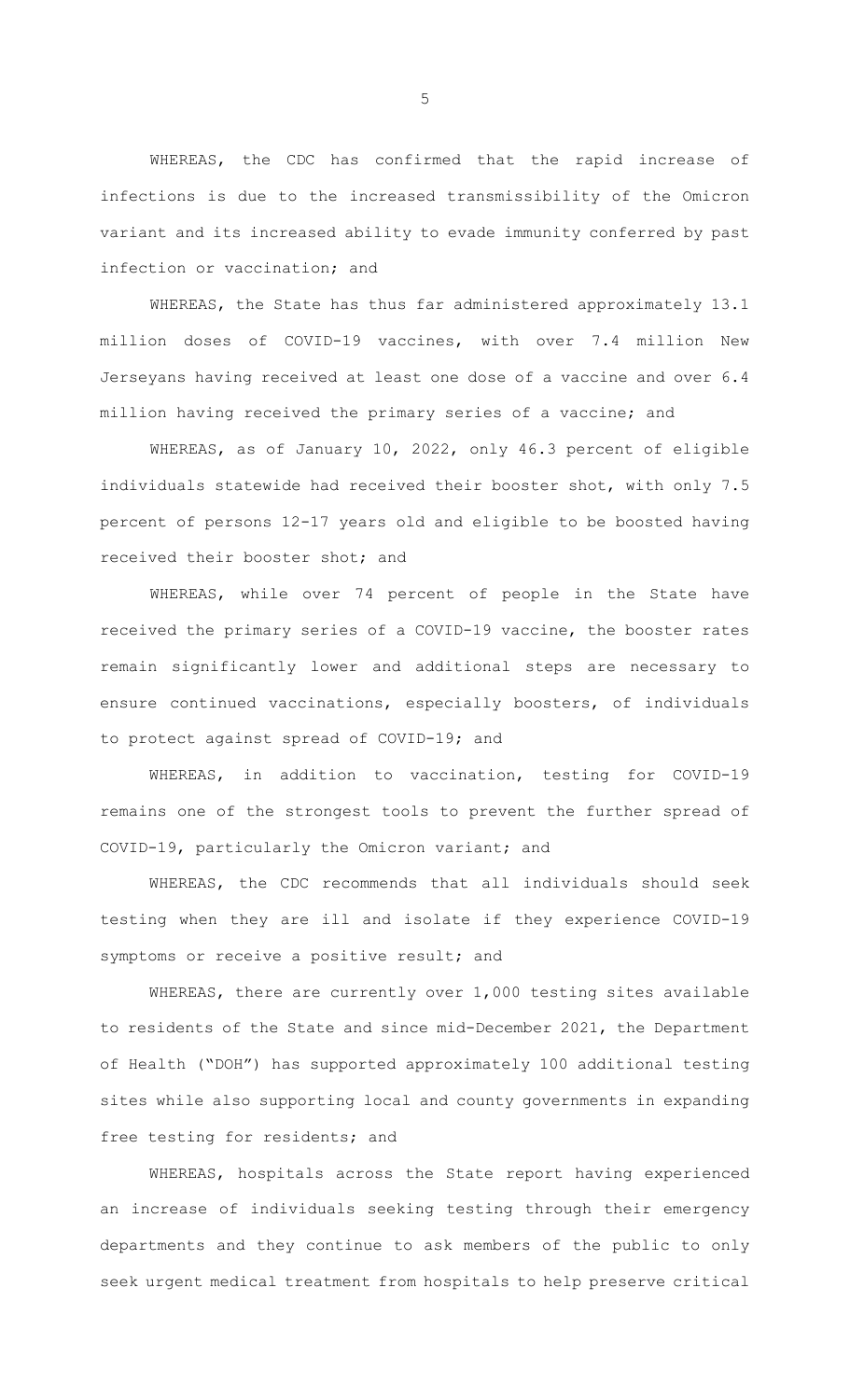staff and resources, especially as hospitals are approaching maximum capacity; and

WHEREAS, despite the increased testing capacity, the demand for testing in light of the increase in cases caused by the Omicron variant spread continues to exceed the supply of COVID-19 tests and there are delays in processing times for test results at clinical laboratories due to the increase in volume of tests and staffing shortages; and

WHEREAS, the State must have the resources necessary to protect the public health through vaccination efforts, masking, testing, treatment, and isolation and quarantine, monitoring hospital admissions and ICU capacity, tracking activity of the virus in the community, and acquiring and maintaining stockpiles of personal protective equipment, ventilators, and other critical supplies to remain prepared for the ongoing surge; and

WHEREAS, while our vaccination and testing efforts continue to progress, an effective mass vaccination and booster program and an adequate response to the continued public health threats imposed by COVID-19, and particularly the Omicron variant, require that my Administration retain all of the flexibility and resources that a public health emergency provides; and

WHEREAS, the rapid and continued spread of the Omicron variant within New Jersey constitutes an imminent public health hazard that threatens and presently endangers the health, safety, and welfare of the residents of one or more municipalities or counties of the State; and

WHEREAS, it is necessary and appropriate to act against this public health hazard to protect and maintain the health, safety, and welfare of New Jersey residents and visitors; and

WHEREAS, the facts as set forth above and in consultation with the Commissioner of DOH confirms that the circumstances relating to the surge in cases tied to the new variants of COVID-19, in particular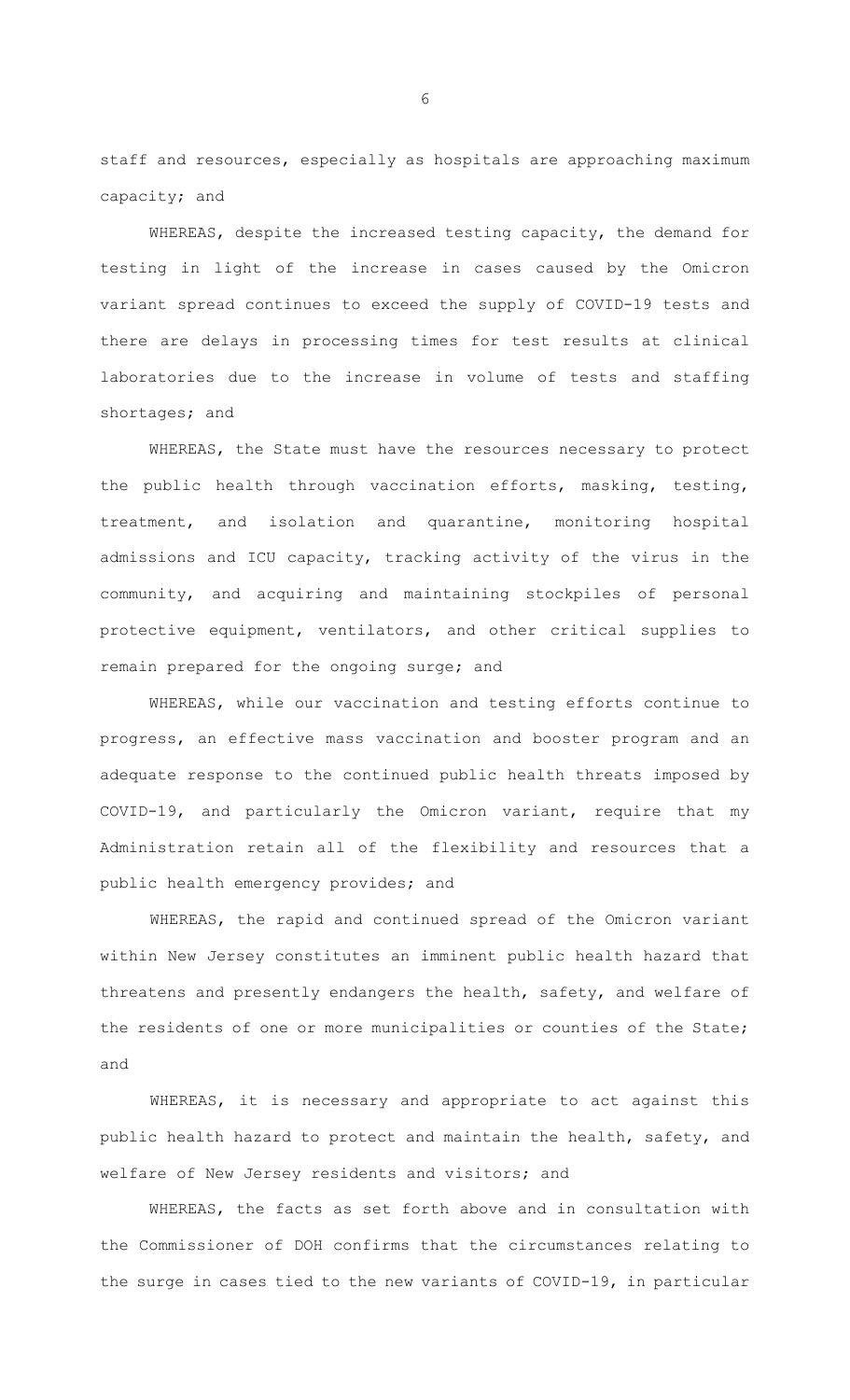the Omicron variant, are meaningfully different than the circumstances on the ground at the time that I terminated the last Public Health Emergency; and

WHEREAS, the facts as set forth above and in consultation with the Commissioner of DOH confirm that there exists a public health emergency in the State;

NOW, THEREFORE, I, PHILIP D. MURPHY, Governor of the State of New Jersey, by virtue of the authority vested in me by the Constitution and by the Statutes of this State, do DECLARE and PROCLAIM that a Public Health Emergency exists in the State of New Jersey and that the State of Emergency declared in Executive Order No. 103 (2020) remains in full force and effect, and I hereby ORDER and DIRECT the following:

1. Pursuant to my declaration of a Public Health Emergency in this Order, and pursuant to the State of Emergency that was declared in Executive Order No. 103 (2020), I authorize and empower the State Director of Emergency Management, who is the Superintendent of State Police, in conjunction with the Commissioner of DOH, to take any such emergency measures as the State Director may determine necessary, including the implementation of the State Emergency Operations Plan and directing the activation of county and municipal emergency operations plans, in order to fully and adequately protect the health, safety, and welfare of the citizens of the State of New Jersey from any actual or potential threat or danger that may exist from the possible exposure to COVID-19, including any and all variants of this virus. The State Director of Emergency Management, in conjunction with the Commissioner of DOH, is authorized to coordinate the relief effort from this Emergency with all governmental agencies, volunteer organizations, and the private sector.

2. The State Director of Emergency Management, in conjunction with the Commissioner of DOH, shall also supervise and coordinate all activities of all State, regional and local political bodies and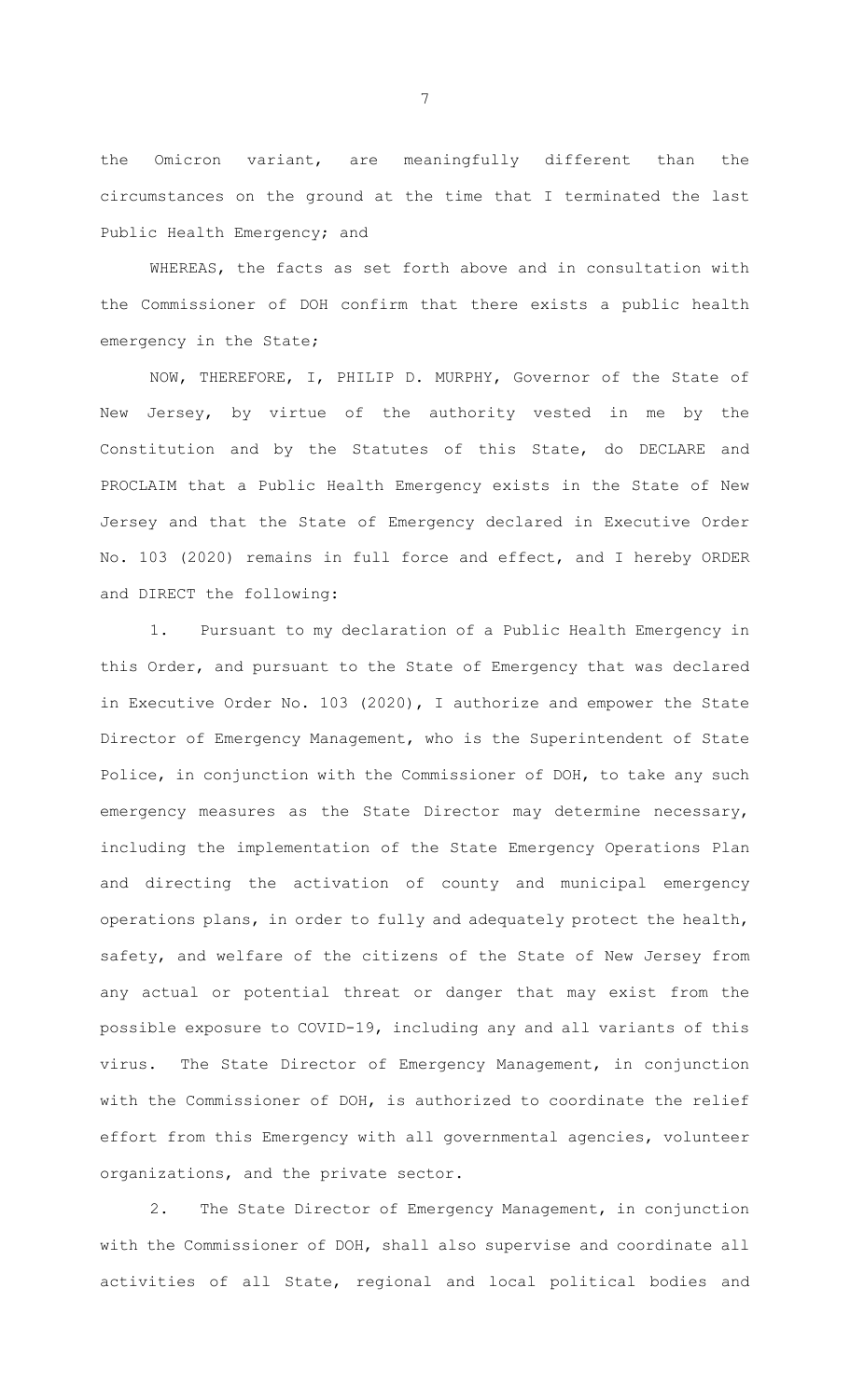agencies, in order to ensure the most effective and expeditious implementation of this Order, and, to this end, may call upon all such agencies and political subdivisions for any assistance necessary.

3. Given the invocation of a Public Health Emergency as contemplated by N.J.S.A. 26:13-1 et seq. and restatement that the State of Emergency declared in Executive Order No. 103 (2020) remains in full force and effect, I reserve the right as specifically contemplated by N.J.S.A. 26:13-3 to exercise the authority and powers specific to the EHPA as I deem necessary and appropriate to ensure the public health of New Jersey's residents.

4. It shall be the duty of every person or entity in this State or doing business in this State and of the members of the governing body and every official, employee, or agent of every political subdivision in this State and of each member of all other governmental bodies, agencies, and authorities in this State of any nature whatsoever, to cooperate fully with the State Director of Emergency Management and the Commissioner of DOH in all matters concerning this State of Emergency.

5. Consistent with my authority under the Disaster Control Act, N.J.S.A. App A:9-33 et seq., as invoked in Executive Order No. 103 (2020), I authorize and empower the executive head of any agency or instrumentality of the State government with authority to promulgate rules to waive, suspend, or modify any existing rule, where the enforcement of which would be detrimental to the public welfare during this Emergency, notwithstanding the provisions of the Administrative Procedure Act or any law to the contrary for the duration of this Order, subject to my prior approval and in consultation with the State Director of Emergency Management and the Commissioner of DOH.